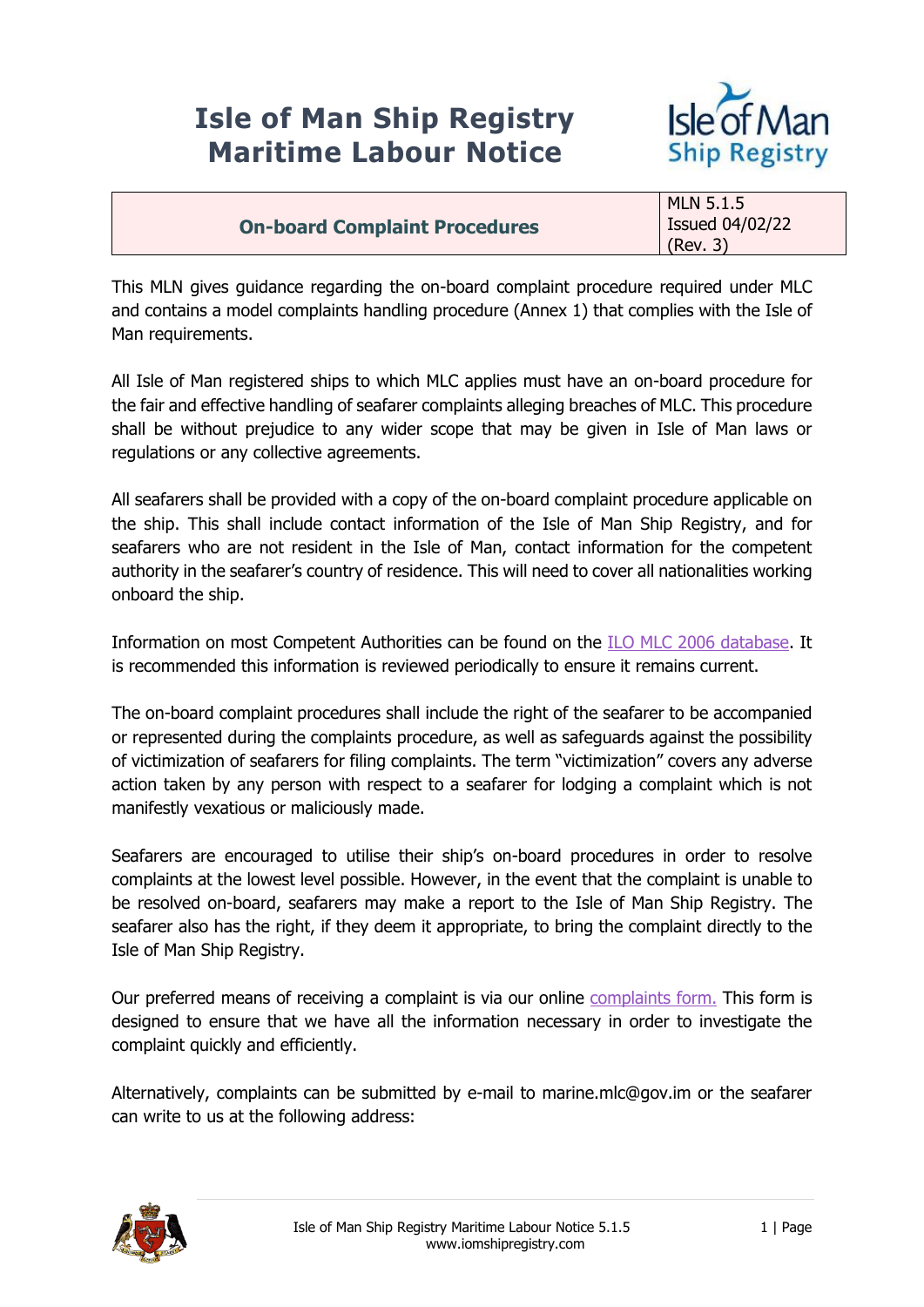Principal Surveyor Isle of Man Ship Registry St Georges Court Upper Church Street **Douglas** Isle of Man British Isles IM1 1EX

All such complaints will be treated by the Ship Registry in confidence and will be given serious consideration by the Ship Registry. If appropriate a surveyor will visit the ship to investigate the complaint. It is however essential that the person making any complaint is identified to the Ship Registry. The Ship Registry will not reveal the source of its information when investigating but will not deal with any anonymous complaints.

## **Documents Referred to in this Notice:**

Maritime Labour Convention 2006

Please note - The Isle of Man Ship Registry cannot give legal advice. Where this document provides guidance on the law it should not be regarded as definitive. The way the law applies to any particular case can vary according to circumstances - for example, from vessel to vessel. You should consider seeking independent legal advice if you are unsure of your own legal position.